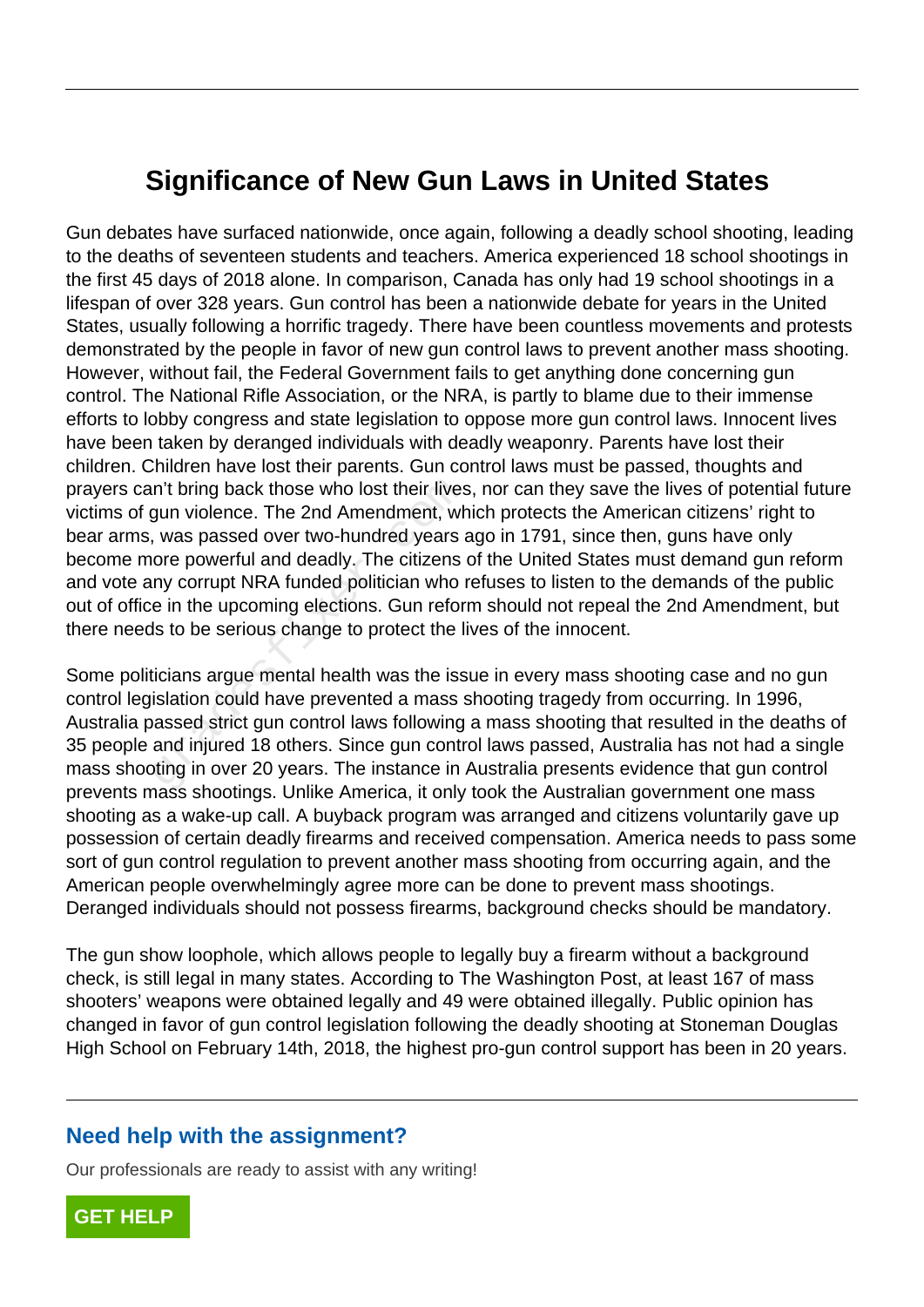Despite seven in ten favoring gun control legislation, the federal government fails to get anything passed. Some states have taken it upon themselves to pass legislation, but until the federal government steps in mass shootings will continue to occur in the United States. According to the Brady Campaign, more than 100,000 people in America are shot in murders, assaults, suicides, accidents, or by police intervention. Companies have cut ties with the National Rifle Association following several school shooting survivors of Stoneman Douglas calling for a boycott of companies offering NRA members discounts for various services. Following companies severing ties with the NRA, some major firearm suppliers like Walmart, Dick's Sporting goods, and Kroger and have also taken action to protect the public including removing certain firearm products from their stores and website.

Opponents of gun control advocates argue that gun control would only prevent law abiding citizens to obtain access to weaponry. The "Good Guy with a gun vs. Bad guy with a gun" argument is often used by those opposed to gun control laws. However, several on-duty armed deputies at Stoneman Douglas High School never entered the school while a shooter was active. Instead, the deputies stood idly outside the school later claiming they believed the active school shooter was outside the building. A good guy with a weapon failed to confront a bad guy with a gun. In all the mass shootings America has seen, how many were stopped by an ordinary citizen with a firearm? While this does happen, it is incredibly rare. Ordinary civilians usually are not the ones who stop these deranged individuals, the certified firearm first responders are. In these types of situations, the good guy with a gun can easily be confused as a bad guy with a gun during an active shooting. Police may open fire at an armed "good guy" civilian during a mass shooting. The National Rifle Association induces mass hysteria that any gun control legislation is in violation of their 2nd amendment right and the government is attempting to remove everyone's guns. In the District of Columbia v. Heller, a Supreme Court ruling was made that made it clear that although citizens have the right to bear arms, the government also has the right to pass legislation to protect its citizens. The government cannot take away everyone's guns, nor do most gun control advocates want to. Gun control advocates simply want less deranged people to possess guns capable of mass extermination. A majority of gun control advocates want deeper background checks and a ban on military grade weapons. Many just want their children to go to school without fearing for their lives. dead, the deputes stood lary outside the<br>oter was outside the building. A good of<br>a line and the mass shootings America has<br>a firearm? While this does happen, it<br>as who stop these deranged individuals<br>s of situations, the

Recently there has been a solution pushed by some politicians to combat mass shootings. "Red Flag" laws would disarm at-risk individuals suspected in committing wrongdoing. The Red Flag laws would keep weapons out of the hands of the mentally ill and criminals. Several states such as New Jersey and Ohio have proposed these types of laws to prevent another mass shooting, but the red flag laws although potentially effective is not enough that can be done to protect the lives of the innocents. Deeper background checks must be conducted on anyone looking to purchase a firearm of any kind. Private dealers must run background checks and close the gun show loophole that remains legal in many states. The legal age to purchase assault rifle and

## **Need help with the assignment?**

Our professionals are ready to assist with any writing!

**[GET HELP](https://my.gradesfixer.com/order?utm_campaign=pdf_sample)**